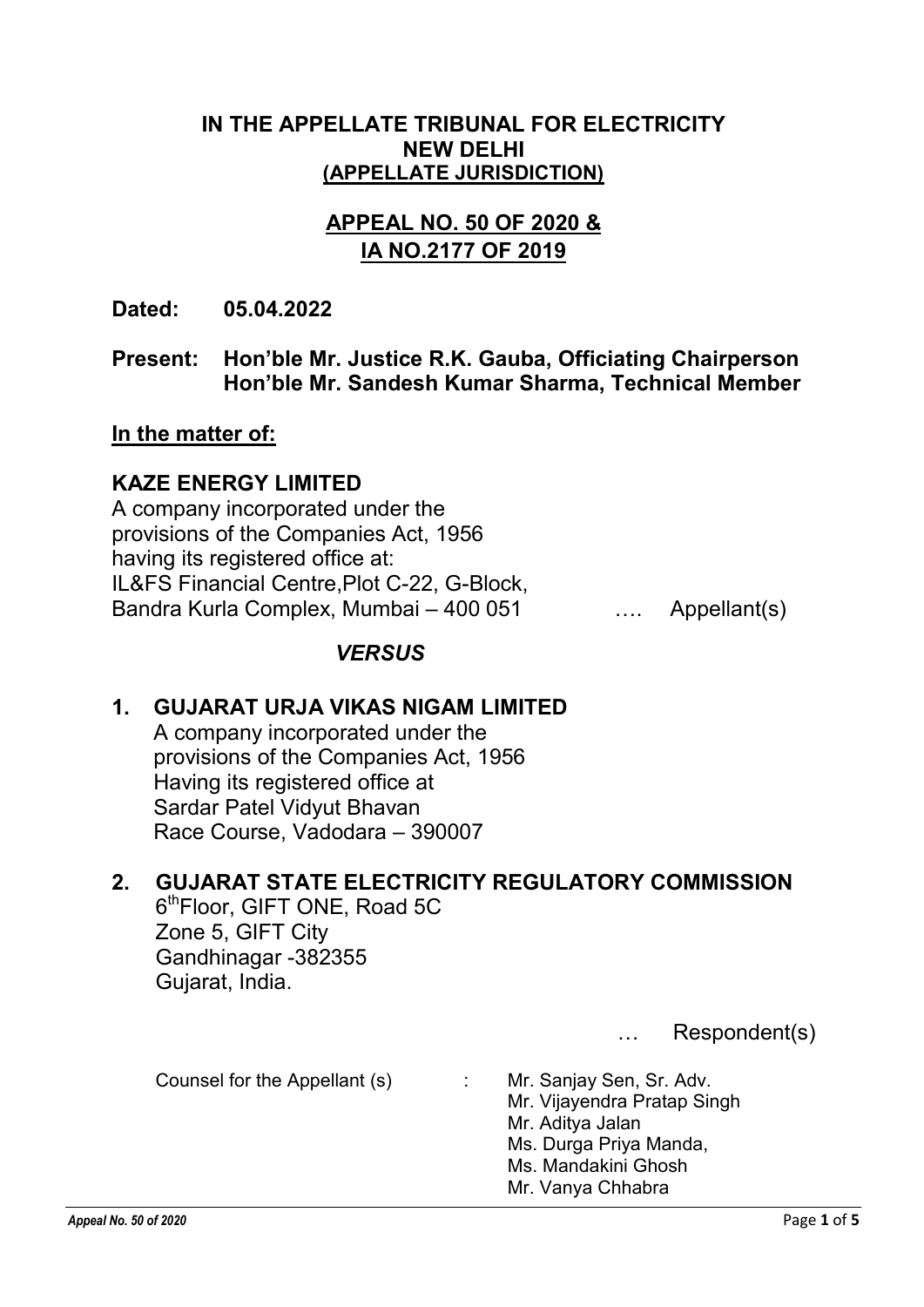Ms. Shreya Choudhary

Counsel for the Respondent (s) : Mr. Anand K. Ganesan Ms. Swapna Sheshadri for R-1 Mr. Pallav Mongia Mr Tushar Srivastava for R-2

# J U D G M E N T *(Oral)*

### PER HON'BLE MR. JUSTICE R.K. GAUBA, OFFICIATING CHAIRPERSON

1. This matter was taken up by video conference mode on account of pandemic conditions, it being not advisable to hold physical hearing.

2. The appellant is a wind power generator operating and maintaining a wind power station with capacity of 48.3MW in district Jamnagar, Gujarat. It had entered into a Power Purchase Agreement (PPA) with the first respondent Gujarat Urja Vikas Nigam Limited (GUVNL) in the year 2017 committing entire generation capacity for supply to the said entity for a period of 25 years, the contract between parties being governed by a generic tariff order wherein the electricity is to be purchased by the GUVNL from the appellant at Rs.4.19 per unit. The appellant received the due payments from GUVNL till the generation month preceding November 2018, such payments having been thereafter stopped. This eventually led to the appellant approaching the respondent State Commission by petition no.1797/2019 seeking, *inter alia*, directions for payment of the amounts due for electricity supplied. The said petition was dismissed by the Commission by its order dated 08.07.2019, which is impugned by the appeal at hand.

3. While the controversy between parties herein was brewing on account of default in payment, certain developments were taking place before National Company Law Tribunal (NCLT) at Mumbai, some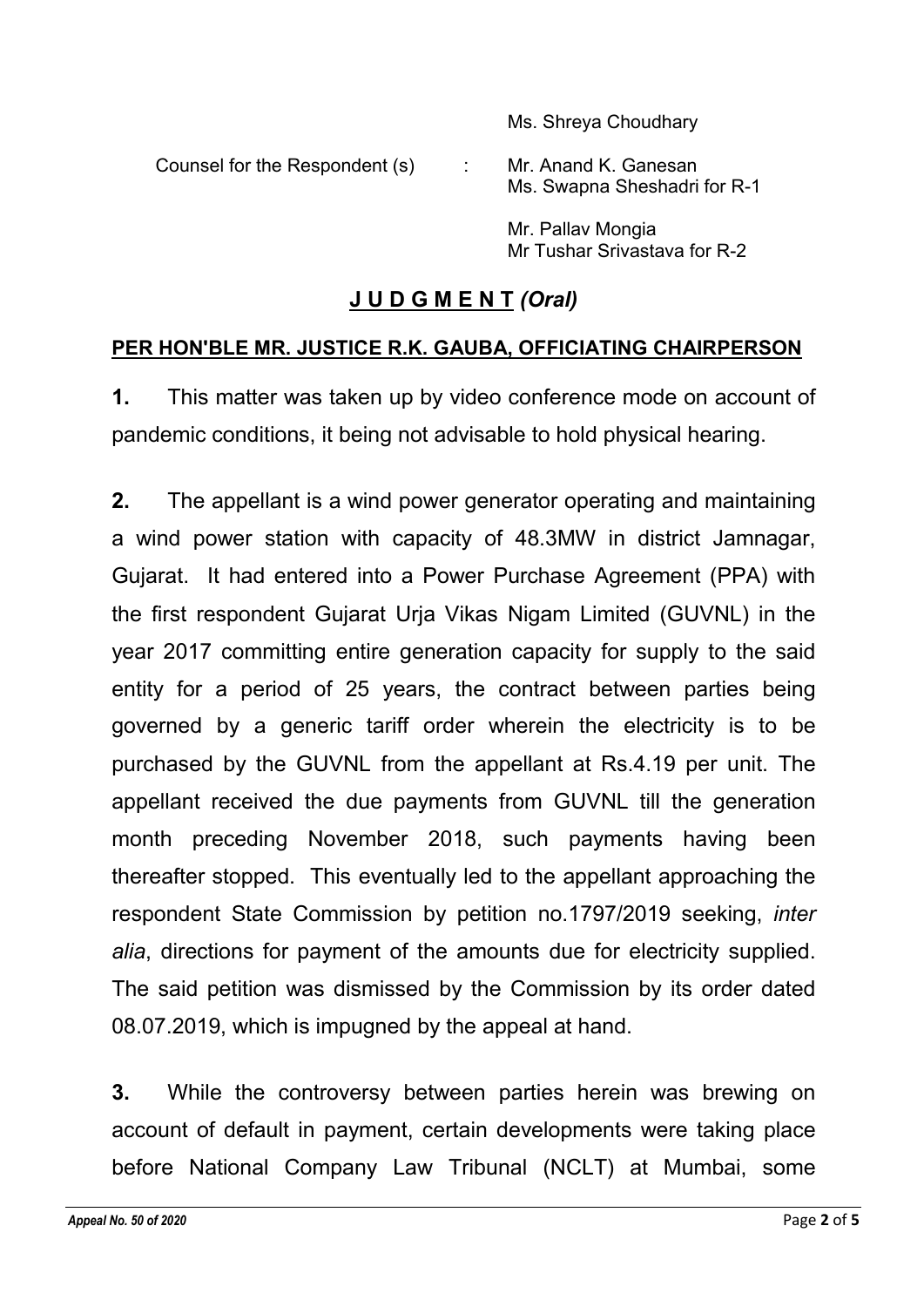proceedings having been taken in due course by appeal before National Company Law Appellate Tribunal (NCLAT). Such proceedings concerned a company known as *Infrastructure Leasing & Financial Services* (ILFS). It appears, ILFS is the name of the group company, one of its subsidiaries being *ILFS-Wind Energy* (for short 'ILFS-WE'). ILFS-WE, in turn, held at the relevant point of time 51 per cent stock in the appellant company. Proceedings had been taken out against ILFS before NCLT, under sections 241 and 242 of Companies Act, 2013, corresponding to sections 397 and 398 of the Companies Act, 1956. Process similar to resolution process under Insolvency and Bankruptcy Code was undertaken during the said proceedings.

4. It appears that GUVNL was the administrator of GEB Contributory Provident Fund and had made investment to the tune of Rs.180 crores approximately in three companies viz. ILFS, ILFS Transportation Network India Limited and ILFS Financial Services during 2010-2017. The subsequent exchange of correspondence and pleadings before the concerned authorities brought to light that by stopping the payment of dues of the appellant under the PPA, the GUVNL was claiming a set-off against the money due to the appellant on account of the fact that it was under the control of a subsidiary of ILFS.

5. Against the above backdrop, by the impugned order dated 08.07.2019, the respondent State Commission rejected petition of the appellant seeking directions in the nature mentioned earlier.

6. Subsequent to the said decision of the Commission, the appellant had approached the NCLAT making a prayer *inter alia* for direction to GUVNL to make the payment of dues and to be impleaded for such purposes. It appears that on 15.10.2019, pursuant to a commercial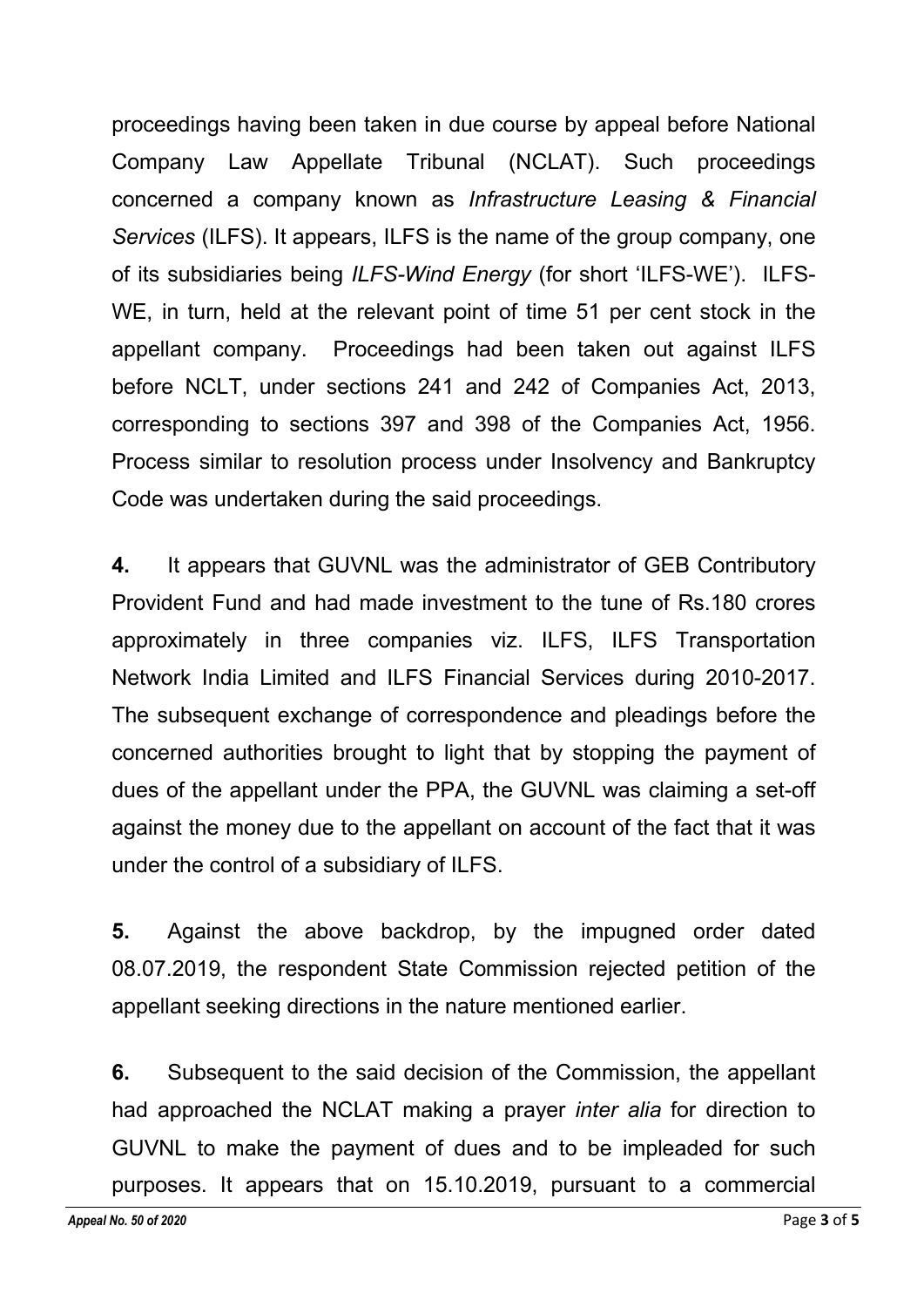arrangement between ILFS-WE and another company named ORIX, the latter (ORIX) bought out the entire shareholding of the former (ILFS-WE) in the appellant company, making it a wholly owned subsidiary of ORIX.

7. Eventually, NCLAT by its order dated 23.10.2019 held, *inter alia*  thus:

#### *"I.A. Nos. 2673, 2674, 2675, 2676, 2677*

*These applications have been preferred by Applicant(s) 'Lalpur Wind Energy Private Limited' (in I.A. No.2673/2019); 'Rated Wind Power Private Limited' (I.A.No.2674/2019); 'Khandke Wind Energy Private Limited' (I.A. No.2677/2019); with similar prayer to implead 'Gujarat Urja Vikas Nigam Limited' as party Respondent in the main petition and to pass appropriate order.* 

*Mr. Ramji Srinivasan, learned Sr. Counsel appearing on behalf of the Applicant(s) submits that in view of subsequent development as the Applicant(s) have ceased to be subsidiaries of 'Infrastructure Leasing and Financial Services Ltd.' They will be allowed to withdraw these applications to enable the Applicant(s) to move before the appropriate Forum. Prayer is allowed.* 

*IAs stand disposed of with liberty to the Appellant to move before the appropriate Forum."* 

8. In our considered view, there is a material change in the circumstances, by way of subsequent developments, necessitating a revisit of the petition of the appellant, which was disposed of by the impugned order dated 08.07.2019, in that the appellant is no longer under the control of any company connected with ILFS. In these circumstances, the question of GUVNL claiming a set-off against dues of the appellant will require to be looked at afresh. In this view of the matter, we deem it proper to set aside the impugned order and remit the case arising out of the petition of the appellant for fresh decision to the respondent Commission. We order accordingly. Lest there be any